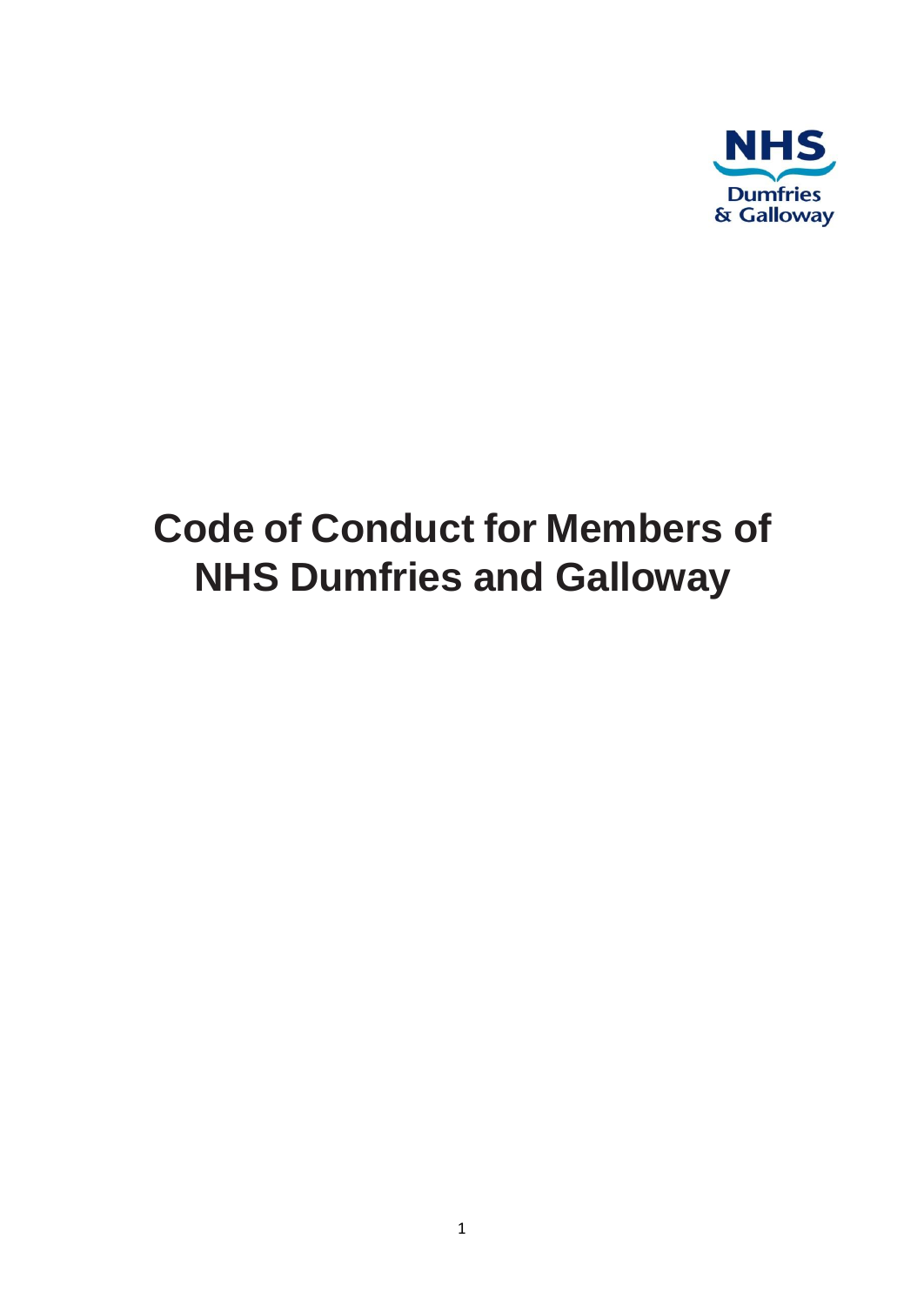# **Contents**

| Section 1: Introduction to the Code of Conduct<br>My Responsibilities<br>Enforcement |                                                        | Page<br>3<br>3<br>4 |
|--------------------------------------------------------------------------------------|--------------------------------------------------------|---------------------|
|                                                                                      | Section 2: Key Principles of the Code of Conduct       | 5                   |
| <b>Section 3: General Conduct</b>                                                    |                                                        | $\overline{7}$      |
| <b>Respect and Courtesy</b>                                                          |                                                        | $\overline{7}$      |
|                                                                                      | Remuneration, Allowances and Expenses                  | 8                   |
| <b>Gifts and Hospitality</b>                                                         |                                                        | 8                   |
| Confidentiality                                                                      |                                                        | 9                   |
| Use of Public Body Resources                                                         |                                                        | 9                   |
|                                                                                      | Dealing with my Public Body and Preferential Treatment | 10                  |
| Appointment to Outside Organisations                                                 |                                                        | 10                  |
| Section 4: Registration of Interests                                                 |                                                        | 11                  |
| Category One:                                                                        | Remuneration                                           | 11                  |
| Category Two:                                                                        | <b>Other Roles</b>                                     | 12                  |
| Category Three:                                                                      | Contracts                                              | 12                  |
| Category Four:                                                                       | <b>Election Expenses</b>                               | 12                  |
| Category Five:                                                                       | Houses, Land and Buildings                             | 13                  |
| Category Six:                                                                        | Interest in Shares and Securities                      | 13                  |
| Category Seven:                                                                      | <b>Gifts and Hospitality</b>                           | 13                  |
| Category Eight:                                                                      | <b>Non-Financial Interests</b>                         | 13                  |
| <b>Category Nine:</b>                                                                | <b>Close Family Members</b>                            | 13                  |
| Section 5: Declaration of Interests                                                  |                                                        | 14                  |
| Stage One:                                                                           | Connection                                             | 14                  |
| Stage Two:                                                                           | Interest                                               | 14                  |
| Stage Three:                                                                         | Participation                                          | 14                  |
| Section 6: Lobbying and Access to Members of Public Bodies                           |                                                        | 16                  |
| <b>Appendices</b>                                                                    |                                                        |                     |
| Annex A:                                                                             | Breaches of the Code                                   | 18                  |
| <b>Definitions</b><br>Annex B:                                                       |                                                        | 21                  |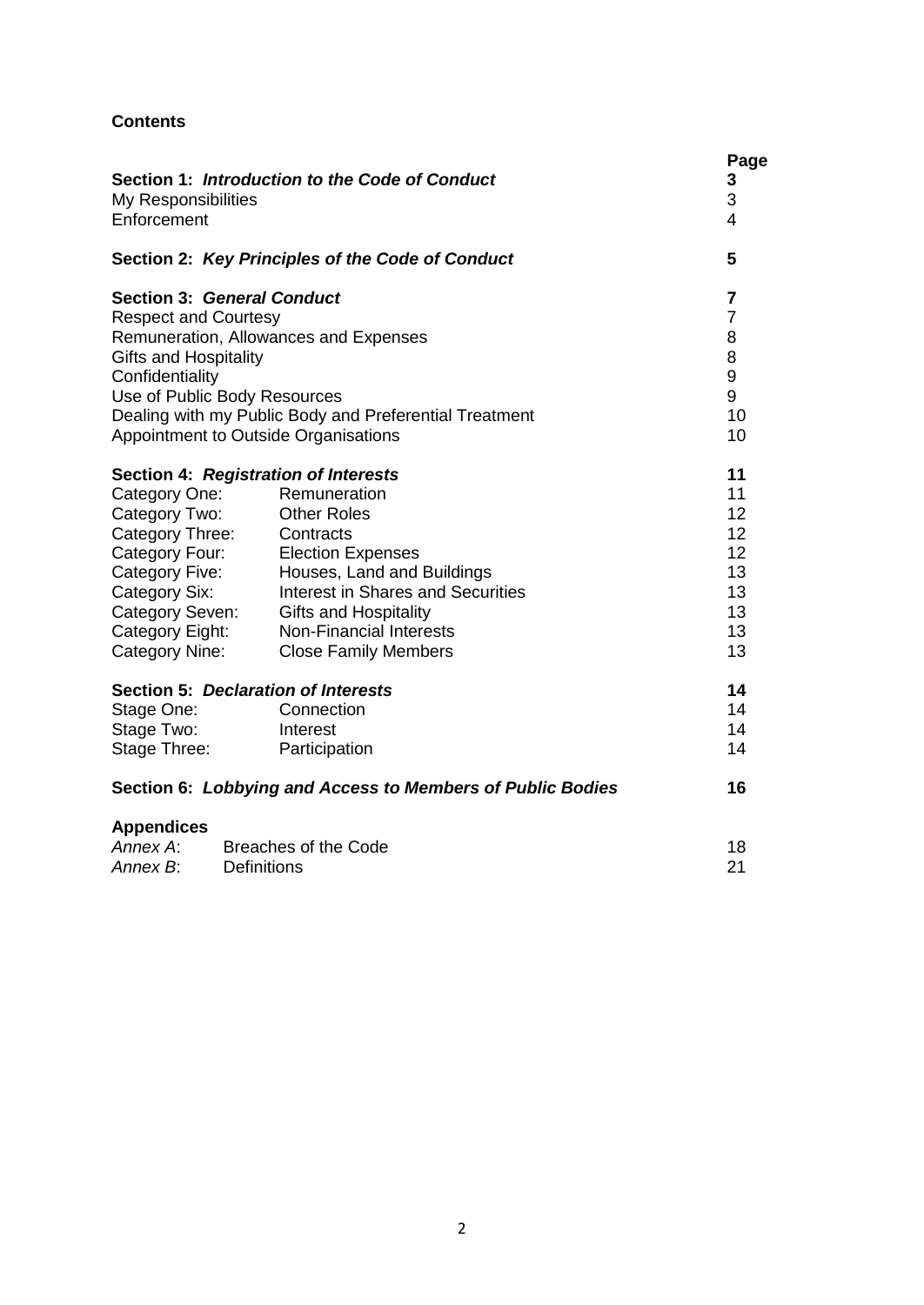# **SECTION 1: INTRODUCTION TO THE CODE OF CONDUCT**

- 1.1 This Code has been issued by the Scottish Ministers, with the approval of the Scottish Parliament, as required by the [Ethical Standards in Public Life](https://www.legislation.gov.uk/asp/2000/7/contents)  [etc. \(Scotland\) Act 2000 \(the "Act"\).](https://www.legislation.gov.uk/asp/2000/7/contents)
- 1.2 The purpose of the Code is to set out the conduct expected of those who serve on the boards of public bodies in Scotland.
- 1.3 The Code has been developed in line with the nine key principles of public life in Scotland. The principles are listed in [Section 2](#page-4-0) and set out how the provisions of the Code should be interpreted and applied in practice.

## **My Responsibilities**

- 1.4 I understand that the public has a high expectation of those who serve on the boards of public bodies and the way in which they should conduct themselves in undertaking their duties. I will always seek to meet those expectations by ensuring that I conduct myself in accordance with the Code.
- 1.5 I will comply with the substantive provisions of this Code, being sections 3 to 6 inclusive, in all situations and at all times where I am acting as a board member of my public body, have referred to myself as a board member or could objectively be considered to be acting as a board member.
- 1.6 I will comply with the substantive provisions of this Code, being sections 3 to 6 inclusive, in all my dealings with the public, employees and fellow board members, whether formal or informal.
- 1.7 I understand that it is my personal responsibility to be familiar with the provisions of this Code and that I must also comply with the law and my public body's rules, standing orders and regulations. I will also ensure that I am familiar with any guidance or advice notes issued by the Standards Commission for Scotland ("Standards Commission") and my public body, and endeavour to take part in any training offered on the Code.
- 1.8 I will not, at any time, advocate or encourage any action contrary to this Code.
- 1.9 I understand that no written information, whether in the Code itself or the associated Guidance or Advice Notes issued by the Standards Commission, can provide for all circumstances. If I am uncertain about how the Code applies, I will seek advice from the Standards Officer of my public body, failing whom the Chair or Chief Executive of my public body. I note that I may also choose to seek external legal advice on how to interpret the provisions of the Code.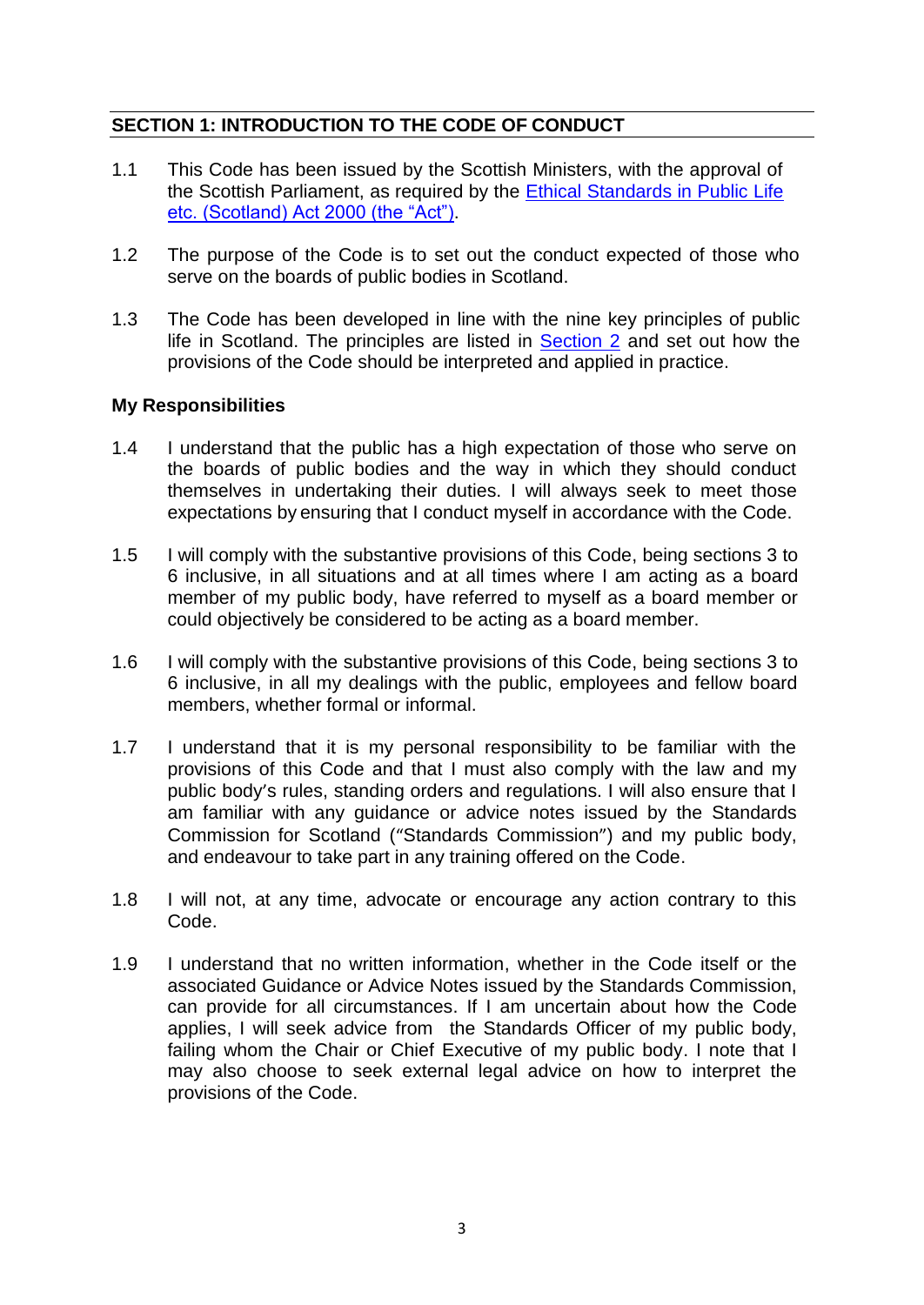# **Enforcement**

1.10 [Part 2 of the Act](https://www.legislation.gov.uk/asp/2000/7/contents) sets out the provisions for dealing with alleged breaches of the Code, including the sanctions that can be applied if the Standards<br>Commission finds that there has been a breach of the Code. More Commission finds that there has been a breach of the Code. information on how complaints are dealt with and the sanctions available can be found at **[Annex A](#page-16-0)**.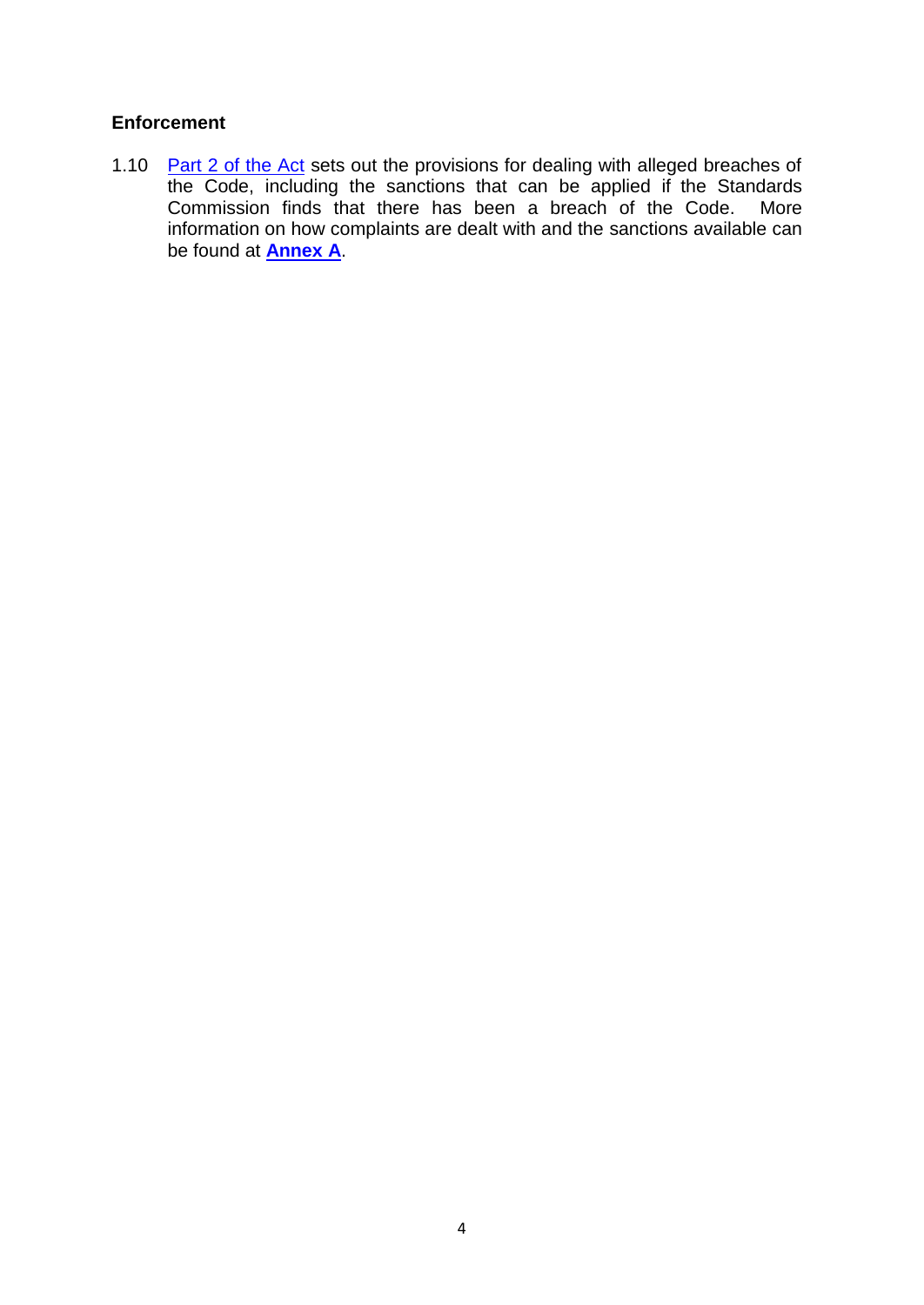# <span id="page-4-0"></span>**SECTION 2: KEY PRINCIPLES OF THE CODE OF CONDUCT**

- 2.1 The Code has been based on the following key principles of public life. I will behave in accordance with these principles and understand that they should be used for guidance and interpreting the provisions in the Code.
- 2.2 I note that a breach of one or more of the key principles does not in itself amount to a breach of the Code. I note that, for a breach of the Code to be found, there must also be a contravention of one or more of the provisions in sections 3 to 6 inclusive of the Code.

The key principles are:

## **Duty**

I have a duty to uphold the law and act in accordance with the law and the public trust placed in me. I have a duty to act in the interests of the public body of which I am a member and in accordance with the core functions and duties of that body.

#### **Selflessness**

I have a duty to take decisions solely in terms of public interest. I must not act in order to gain financial or other material benefit for myself, family or friends.

#### **Integrity**

I must not place myself under any financial, or other, obligation to any individual or organisation that might reasonably be thought to influence me in the performance of my duties.

## **Objectivity**

I must make decisions solely on merit and in a way that is consistent with the functions of my public body when carrying out public business including making appointments, awarding contracts or recommending individuals for rewards and benefits.

#### **Accountability and Stewardship**

I am accountable to the public for my decisions and actions. I have a duty to consider issues on their merits, taking account of the views of others and I must ensure that my public body uses its resources prudently and in accordance with the law.

#### **Openness**

I have a duty to be as open as possible about my decisions and actions, giving reasons for my decisions and restricting information only when the wider public interest clearly demands.

#### **Honesty**

I have a duty to act honestly. I must declare any private interests relating to my public duties and take steps to resolve any conflicts arising in a way that protects the public interest.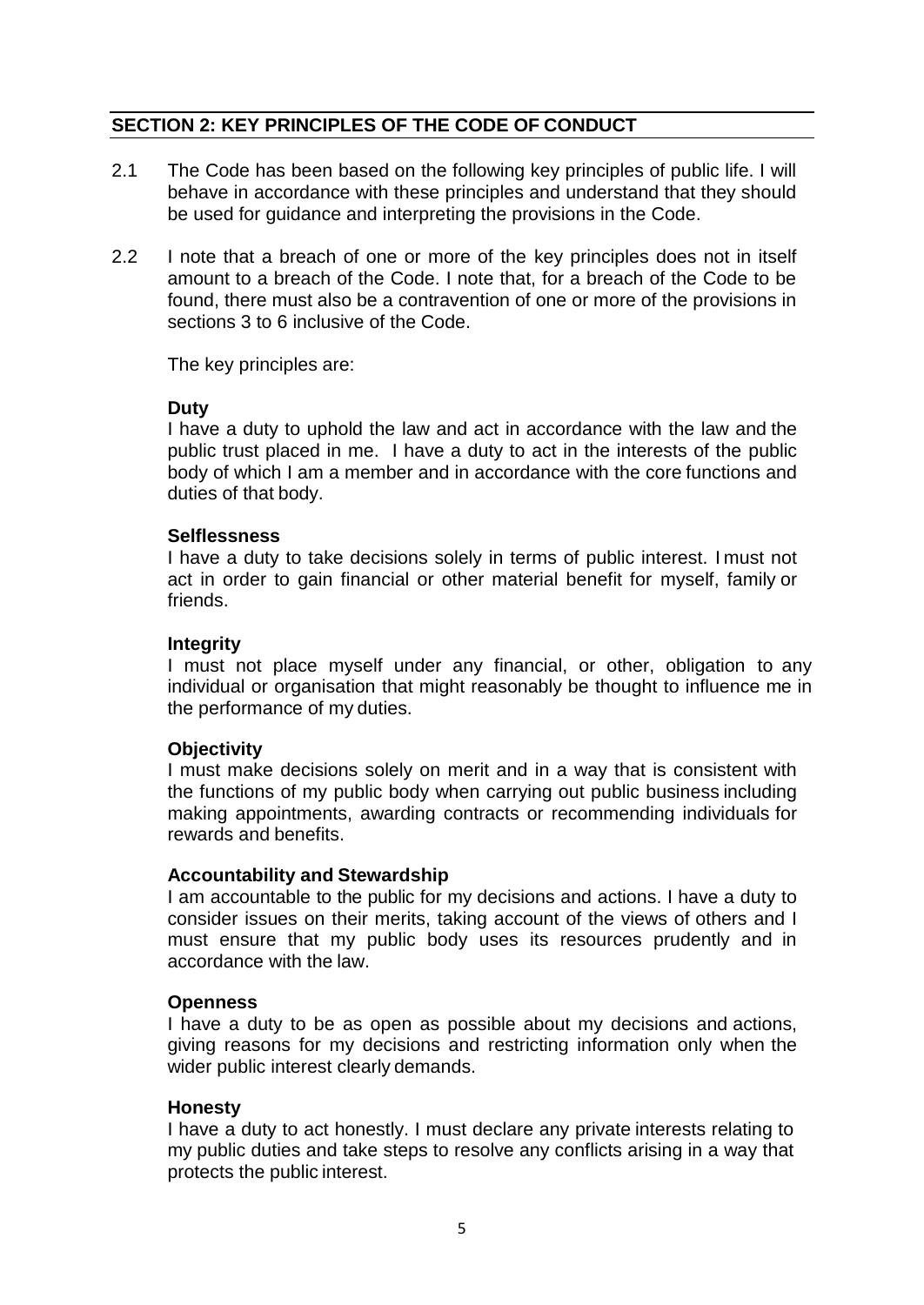#### **Leadership**

I have a duty to promote and support these principles by leadership and example, and to maintain and strengthen the public's trust and confidence in the integrity of my public body and its members in conducting public business.

#### **Respect**

I must respect all other board members and all employees of my public body and the role they play, treating them with courtesy at all times. Similarly, I must respect members of the public when performing my duties as a board member.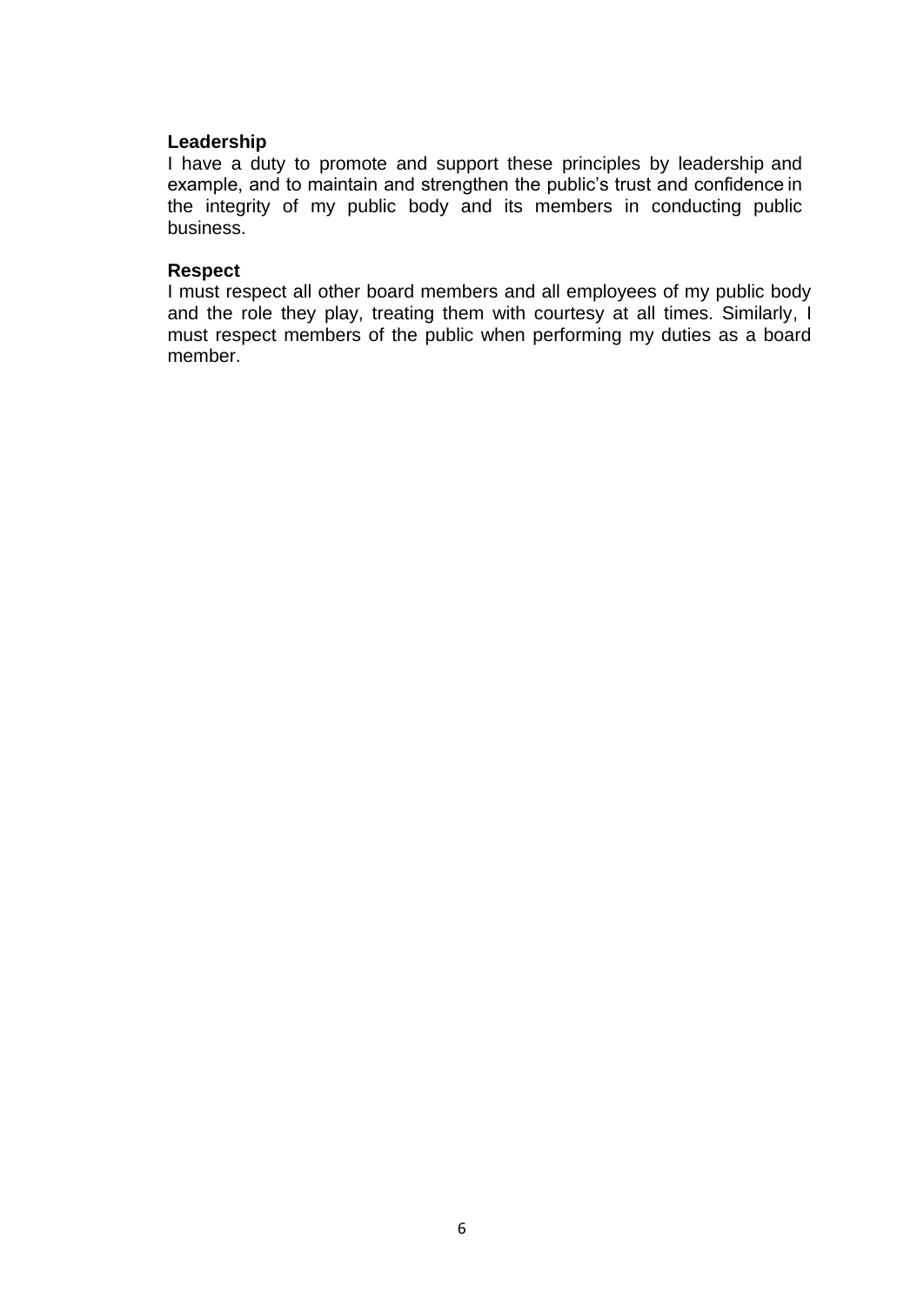# **SECTION 3: GENERAL CONDUCT**

#### **Respect and Courtesy**

- 3.1 I will treat everyone with courtesy and respect. This includes in person, in writing, at meetings, when I am online and when I am using social media.
- 3.2 I will not discriminate unlawfully on the basis of race, age, sex, sexual orientation, gender reassignment, disability, religion or belief, marital status or pregnancy/maternity; I will advance equality of opportunity and seek to foster good relations between different people.
- 3.3 I will not engage in any conduct that could amount to bullying or harassment (which includes sexual harassment). I accept that such conduct is completely unacceptable and will be considered to be a breach of this Code.
- 3.4 I accept that disrespect, bullying and harassment can be:
	- a) a one-off incident,
	- b) part of a cumulative course of conduct; or
	- c) a pattern of behaviour.
- 3.5 I understand that how, and in what context, I exhibit certain behaviours can be as important as what I communicate, given that disrespect, bullying and harassment can be physical, verbal and non-verbal conduct.
- 3.6 I accept that it is my responsibility to understand what constitutes bullying and harassment and I will utilise resources, including the Standards Commission's guidance and advice notes, my public body's policies and training material (where appropriate) to ensure that my knowledge and understanding is up to date.
- 3.7 Except where it is written into my role as Board member, and / or at the invitation of the Chief Executive, I will not become involved in operational management of my public body. I acknowledge and understand that operational management is the responsibility of the Chief Executive and Executive Team.
- 3.8 I will not undermine any individual employee or group of employees, or raise concerns about their performance, conduct or capability in public. I will raise any concerns I have on such matters in private with senior management as appropriate.
- 3.9 I will not take, or seek to take, unfair advantage of my position in my dealings with employees of my public body or bring any undue influence to bear on employees to take a certain action. I will not ask or direct employees to do something which I know, or should reasonably know, could compromise them or prevent them from undertaking their duties properly and appropriately.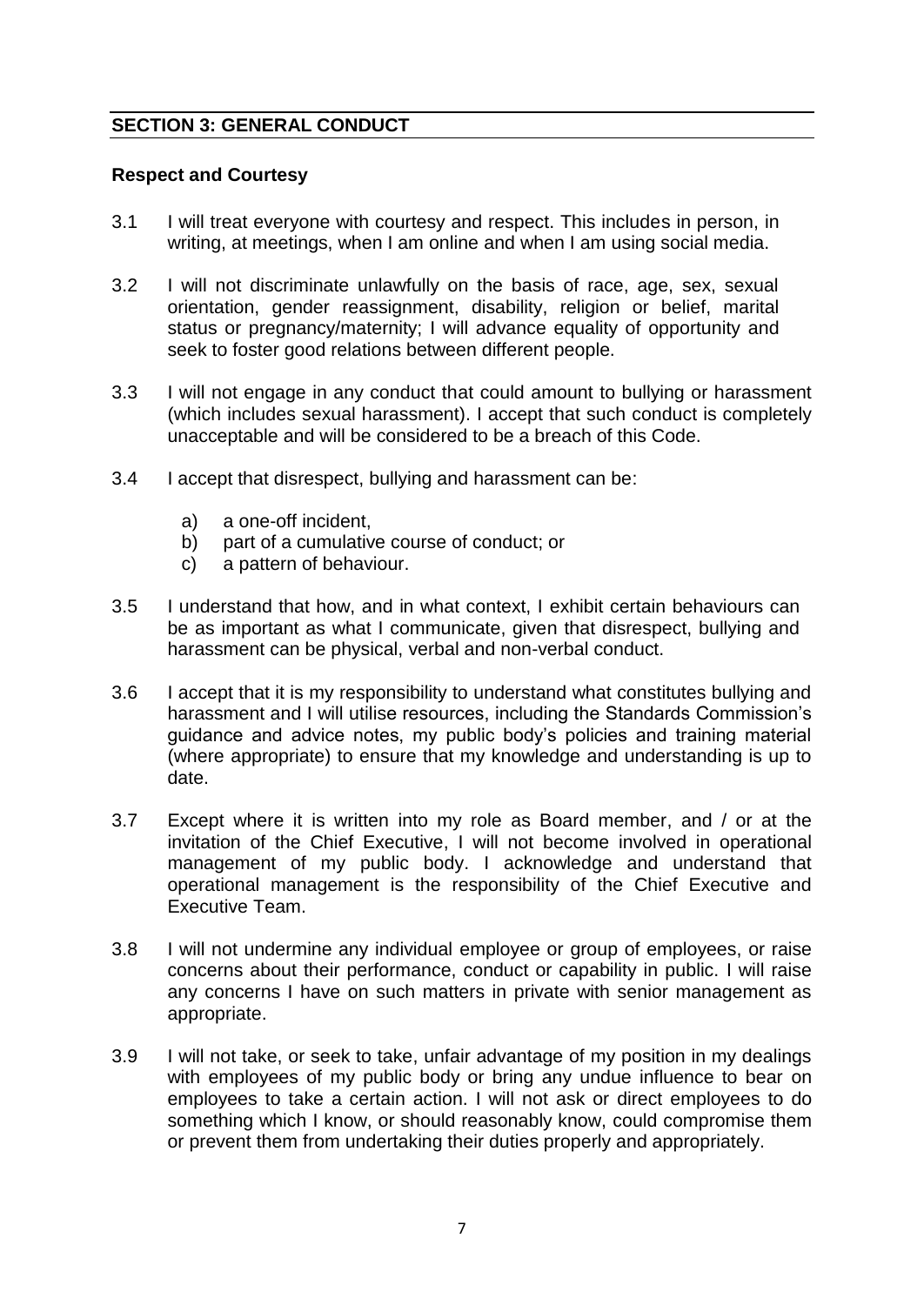- 3.10 I will respect and comply with rulings from the Chair during meetings of:
	- a) my public body, its committees; and
	- b) any outside organisations that I have been appointed or nominated to by my public body or on which I represent my public body.
- 3.11 I will respect the principle of collective decision-making and corporate responsibility. This means that once the Board has made a decision, I will support that decision, even if I did not agree with it or vote for it.

#### **Remuneration, Allowances and Expenses**

3.12 I will comply with the rules, and the policies of my public body, on the payment of remuneration, allowances and expenses.

## **Gifts and Hospitality**

- <span id="page-7-0"></span>3.13 I understand that I may be offered gifts (including money raised via crowdfunding or sponsorship), hospitality, material benefits or services ("gift or hospitality") that may be reasonably regarded by a member of the public with knowledge of the relevant facts as placing me under an improper obligation or being capable of influencing my judgement.
- 3.14 I will never **ask for** or **seek** any gift or hospitality.
- 3.15 I will refuse any gift or hospitality, unless it is:
	- a) a minor item or token of modest intrinsic value offered on an infrequent basis;
	- b) a gift being offered to my public body;
	- c) hospitality which would reasonably be associated with my duties as a board member; or
	- d) hospitality which has been approved in advance by my public body.
- 3.16 I will consider whether there could be a reasonable perception that any gift or hospitality received by a person or body connected to me could or would influence my judgement.
- 3.17 I will not allow the promise of money or other financial advantage to induce me to act improperly in my role as a board member. I accept that the money or advantage (including any gift or hospitality) does not have to be given to me directly. The offer of monies or advantages to others, including community groups, may amount to bribery, if the intention is to induce me to improperly perform a function.
- 3.18 I will never accept any gift or hospitality from any individual or applicant who is awaiting a decision from, or seeking to do business with, my public body.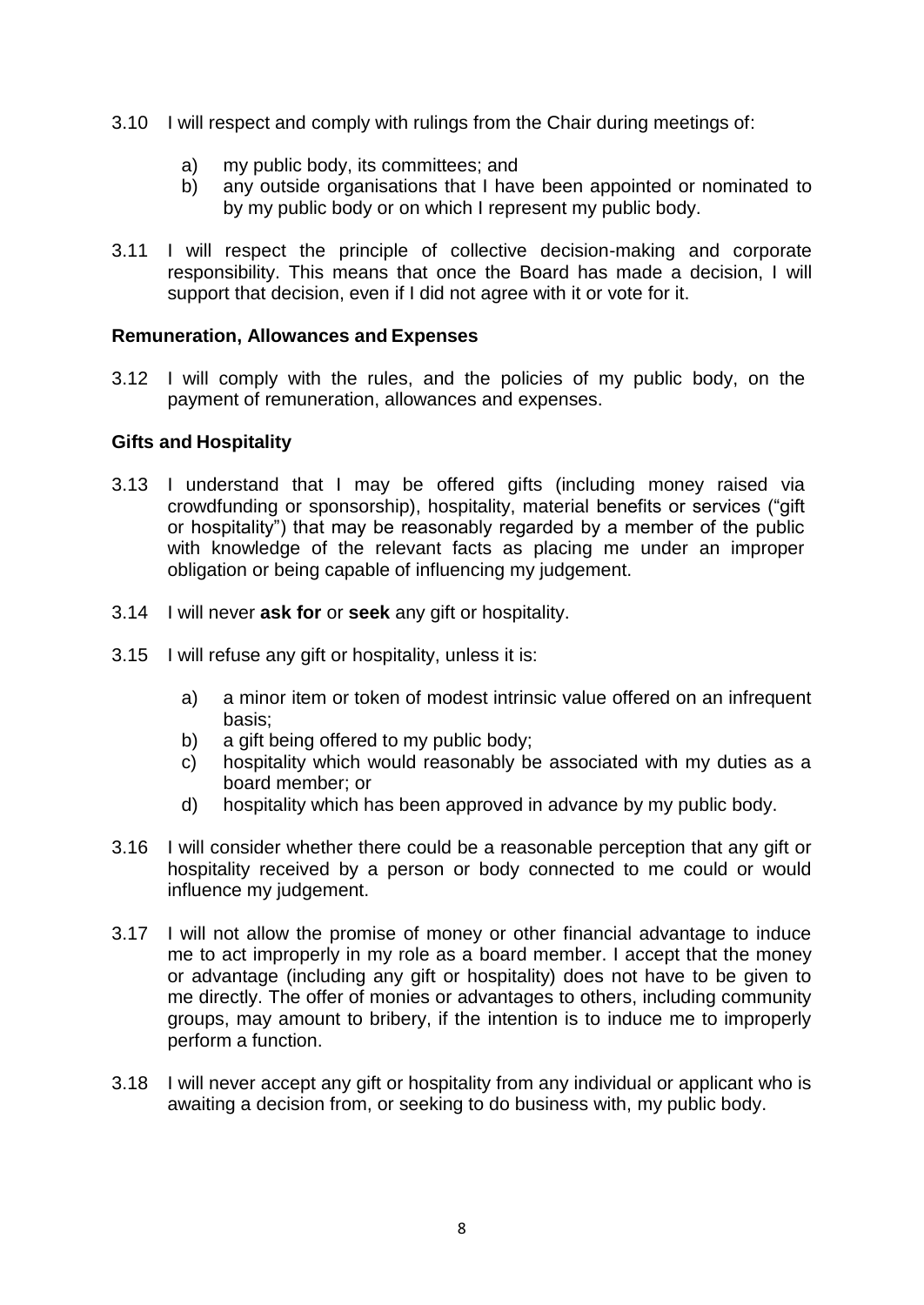- 3.19 If I consider that declining an offer of a gift would cause offence, I will accept it and hand it over to my public body at the earliest possible opportunity and ask for it to be registered.
- 3.20 I will promptly advise my public body's Standards Officer if I am offered (but refuse) any gift or hospitality of any significant value and / or if I am offered any gift or hospitality from the same source on a repeated basis, so that my public body can monitor this.
- 3.21 I will familiarise myself with the terms of the [Bribery Act 2010,](https://www.legislation.gov.uk/ukpga/2010/23/contents) which provides for offences of bribing another person and offences relating to being bribed.

# **Confidentiality**

- 3.22 I will not disclose confidential information or information which should reasonably be regarded as being of a confidential or private nature, without the express consent of a person or body authorised to give such consent, or unless required to do so by law. I note that if I cannot obtain such express consent, I should assume it is not given.
- 3.23 I accept that confidential information can include discussions, documents, and information which is not yet public or never intended to be public, and information deemed confidential by statute.
- 3.24 I will only use confidential information to undertake my duties as a board member. I will not use it in any way for personal advantage or to discredit my public body (even if my personal view is that the information should be publicly available).
- 3.25 I note that these confidentiality requirements do not apply to protected whistleblowing disclosures made to the prescribed persons and bodies as identified in statute.

## **Use of Public Body Resources**

- 3.26 I will only use my public body's resources, including employee assistance, facilities, stationery and IT equipment, for carrying out duties on behalf of the public body, in accordance with its relevant policies.
- 3.27 I will not use, or in any way enable others to use, my public body's resources:
	- a) imprudently (without thinking about the implications or consequences);
	- b) unlawfully;
	- c) for any political activities or matters relating to these; or
	- d) improperly.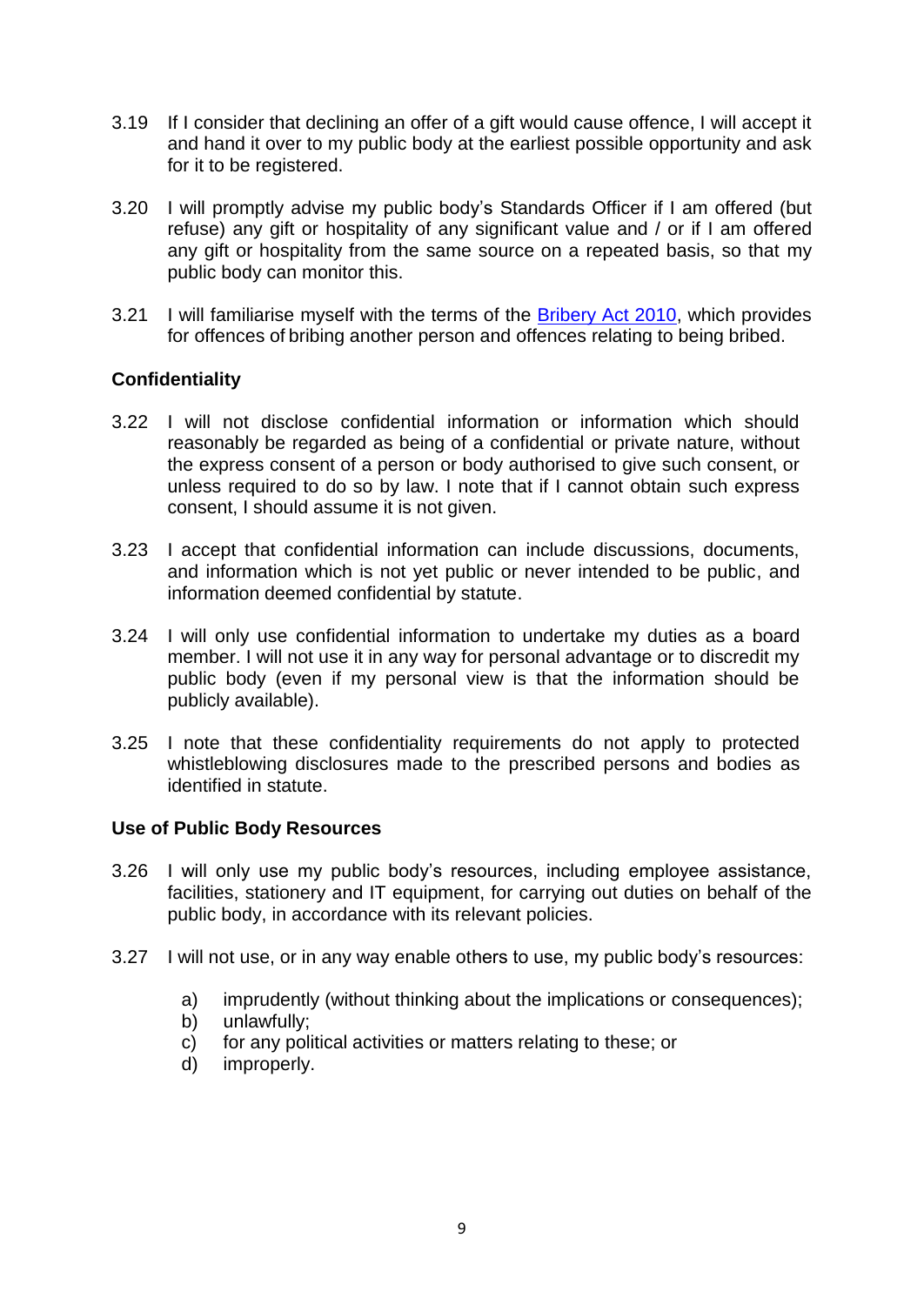# **Dealing with my Public Body and Preferential Treatment**

- 3.28 I will not use, or attempt to use, my position or influence as a board member to:
	- a) improperly confer on or secure for myself, or others, an advantage;
	- b) avoid a disadvantage for myself, or create a disadvantage for others or
	- c) improperly seek preferential treatment or access for myself or others.
- 3.29 I will avoid any action which could lead members of the public to believe that preferential treatment or access is being sought.
- 3.30 I will advise employees of any connection, as defined at **Section 5**, I may have to a matter, when seeking information or advice or responding to a request for information or advice from them.

#### **Appointments to Outside Organisations**

- 3.31 If I am appointed, or nominated by my public body, as a member of another body or organisation, I will abide by the rules of conduct and will act in the best interests of that body or organisation while acting as a member of it. I will also continue to observe the rules of this Code when carrying out the duties of that body or organisation.
- 3.32 I accept that if I am a director or trustee (or equivalent) of a company or a charity, I will be responsible for identifying, and taking advice on, any conflicts of interest that may arise between the company or charity and my public body.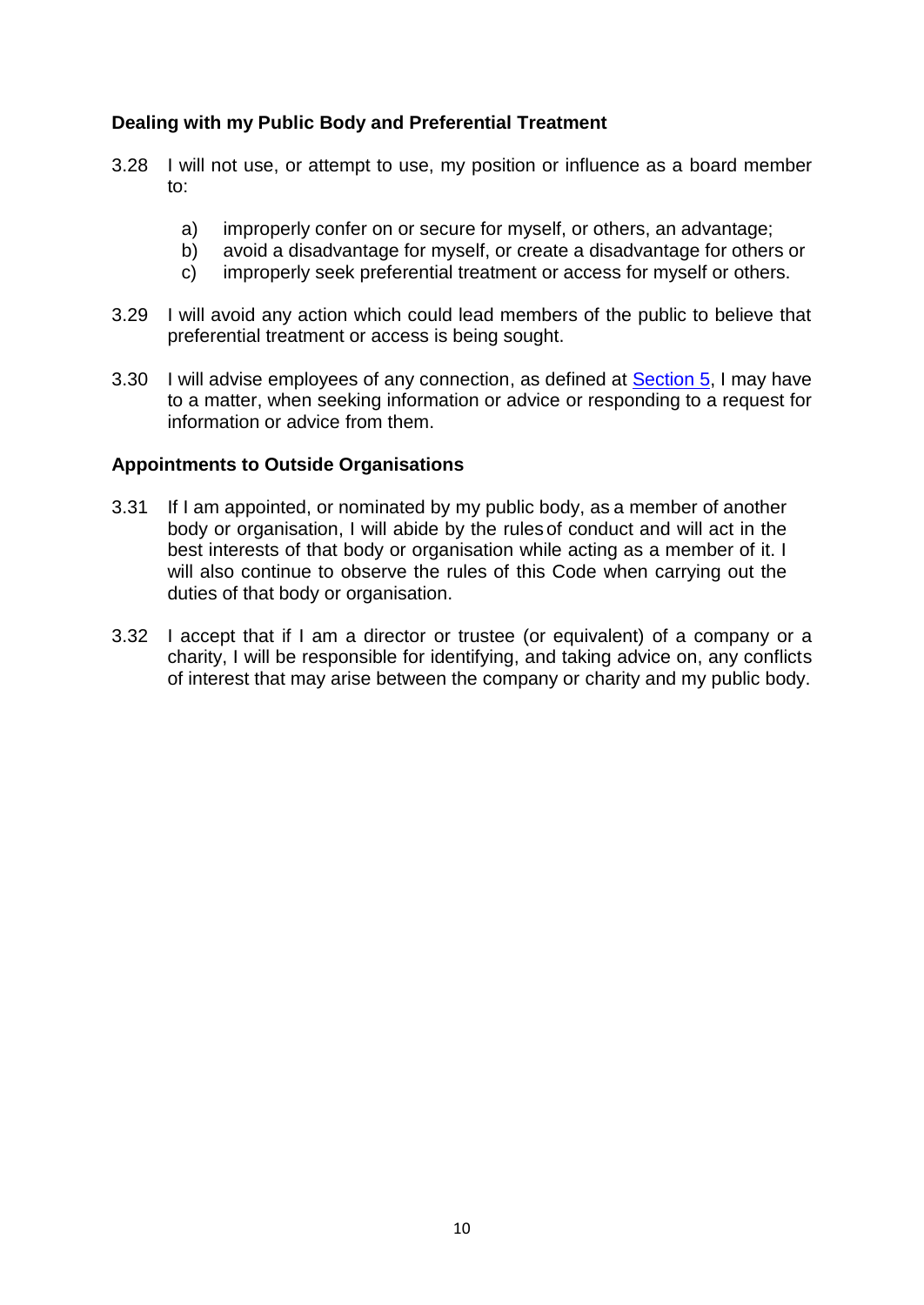# **SECTION 4: REGISTRATION OF INTERESTS**

- 4.1 The following paragraphs set out what I have to register when I am appointed and whenever my circumstances change. The register covers my current term of appointment.
- 4.2 I understand that regulations made by the Scottish Ministers describe the detail and timescale for registering interests; including a requirement that a board member must register their registrable interests within one month of becoming a board member, and register any changes to those interests within one month of those changes having occurred.
- 4.3 The interests which I am required to register are those set out in the following paragraphs. Other than as required by paragraph 4.23, I understand it is not necessary to register the interests of my spouse or cohabitee.

#### **Category One: Remuneration**

- 4.4 I will register any work for which I receive, or expect to receive, payment. I have a registrable interest where I receive remuneration by virtue of being:
	- a) employed;
	- b) self-employed;
	- c) the holder of an office;
	- d) a director of an undertaking;
	- e) a partner in a firm;
	- f) appointed or nominated by my public body to another body; or
	- g) engaged in a trade, profession or vocation or any other work.
- 4.5 I understand that in relation to 4.4 above, the amount of remuneration does not require to be registered. I understand that any remuneration received as a board member of this specific public body does not have to be registered.
- 4.6 I understand that if a position is not remunerated it does not need to be registered under this category. However, unremunerated directorships may need to be registered under Category Two, "Other Roles".
- 4.7 I must register any allowances I receive in relation to membership of any organisation under Category One.
- 4.8 When registering employment as an employee, I must give the full name of the employer, the nature of its business, and the nature of the post I hold inthe organisation.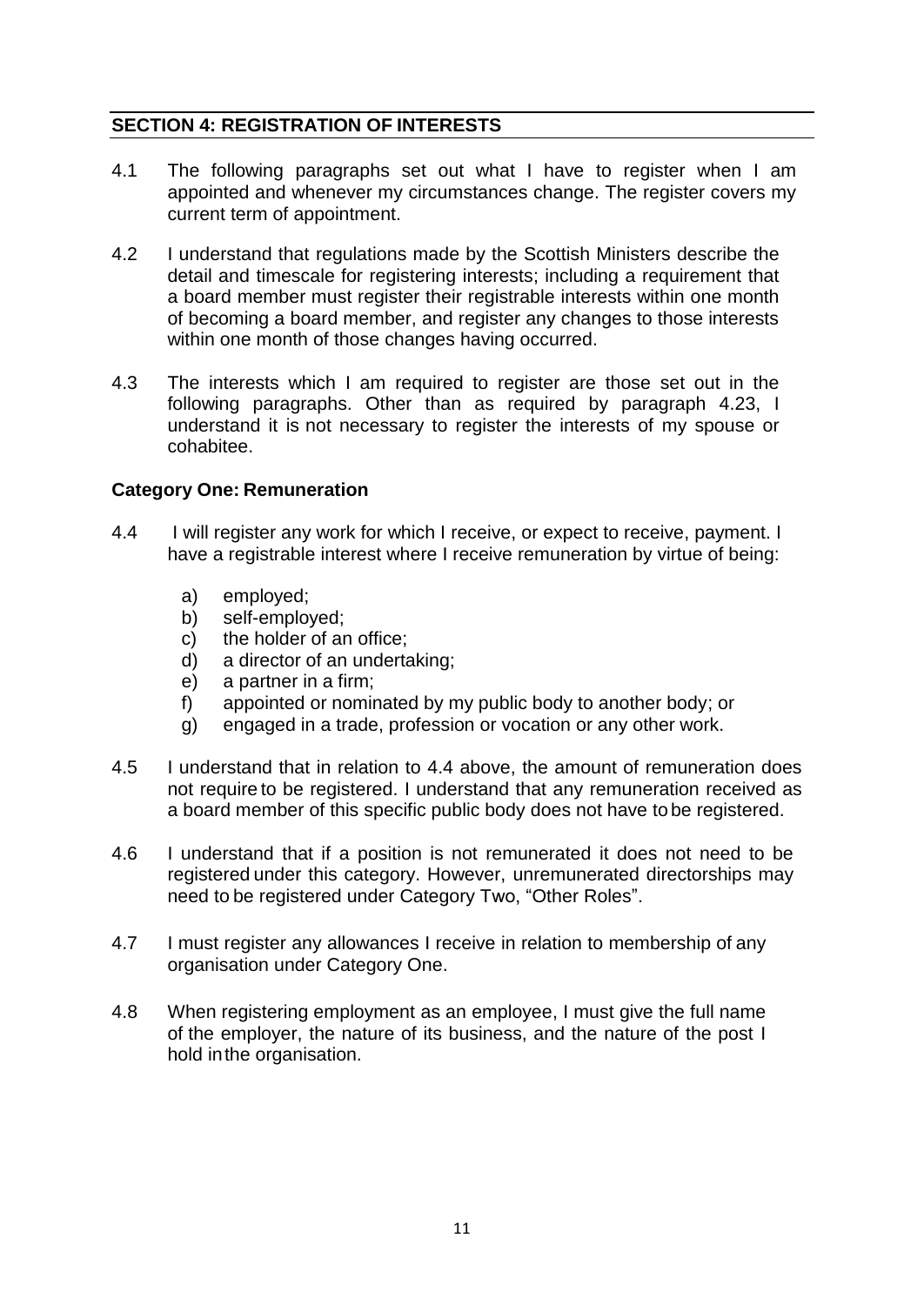- 4.9 When registering remuneration from the categories listed in paragraph 4.4 (b) to (g) above, I must provide the full name and give details of the nature of the business, organisation, undertaking, partnership or other body, as appropriate. I recognise that some other employments may be incompatible with my role as board member of my public body in terms of paragraph [6.8](#page-16-1) of this Code.
- 4.10 Where I otherwise undertake a trade, profession or vocation, or any other work, the detail to be given is the nature of the work and how often it is undertaken.
- 4.11 When registering a directorship, it is necessary to provide the registered name and registered number of the undertaking in which the directorship is held and provide information about the nature of its business.
- 4.12 I understand that registration of a pension is not required as this falls outside thescope of the category.

# **Category Two: Other Roles**

- 4.13 I will register any unremunerated directorships where the body in question is a subsidiary or parent company of an undertaking in which I hold a remunerated directorship.
- 4.14 I will register the registered name and registered number of the subsidiary or parent company or other undertaking and the nature of its business, and its relationship to the company or other undertaking in which I am a director and from whichI receive remuneration.

## **Category Three: Contracts**

- 4.15 I have a registerable interest where I (or a firm in which I am a partner, or an undertaking in which I am a director or in which I have shares of a value as described in paragraph 4.20 below) have made a contract with my public body:
	- a) under which goods or services are to be provided, or works are to be executed; and
	- b) which has not been fully discharged.
- 4.16 I will register a description of the contract, including its duration, but excluding the value.

## **Category Four: Election Expenses**

4.17 If I have been elected to my public body, then I will register a description of, and statement of, any assistance towards election expenses relating to election to my public body.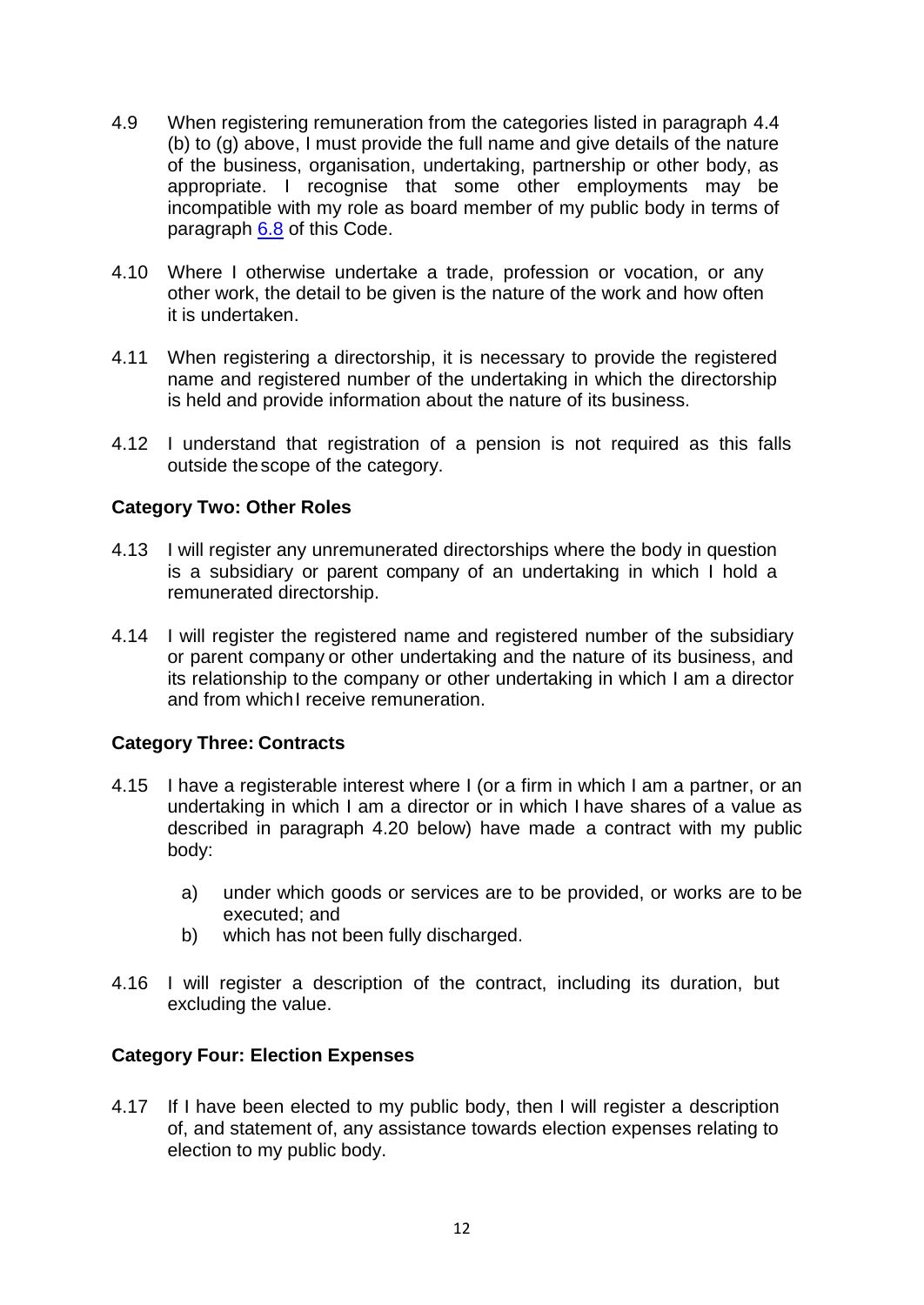# **Category Five: Houses, Land and Buildings**

- 4.18 I have a registrable interest where I own or have any otherright or interest in houses, land and buildings, which may be significant to, of relevance to, or bear upon, the work and operation of my public body.
- 4.19 I accept that, when deciding whether or not I need to register any interest I have in houses, land or buildings, the test to be applied is whether a member of the public, with knowledge of the relevant facts, would reasonably regard the interest as being so significant that it could potentially affect my responsibilities to my public body and to the public, or could influence my actions, speeches or decision-making.

# **Category Six: Interest in Shares and Securities**

- 4.20 I have a registerable interest where:
	- a) I own or have an interest in more than 1% of the issued share capital of the companyor other body; or
	- b) Where, at the relevant date, the market value of any shares and securities (in any one specific company or body) that I own or have an interest in is greater than £25,000.

# **Category Seven: Gifts and Hospitality**

4.21 I understand the requirements of paragraphs 3.13 [to 3.21](#page-7-0) regarding gifts and hospitality. As I will not accept any gifts or hospitality, other than under the limited circumstances allowed, I understand there is no longer the need to register any.

## **Category Eight: Non–Financial Interests**

4.22 I may also have other interests and I understand it is equally important that relevant interests such as membership or holding office in other public bodies, companies, clubs, societies and organisations such as trades unions and voluntary organisations, are registered and described. In this context, I understand non-financial interests are those which members of the public with knowledge of the relevant facts might reasonably think could influence my actions, speeches, votes or decision-making in my public body (this includes its Committees and memberships of other organisations to which I have been appointed or nominated by my public body).

## **Category Nine: Close Family Members**

4.23 I will register the interests of any close family member who has transactions with my public body or is likely to have transactions or do business with it.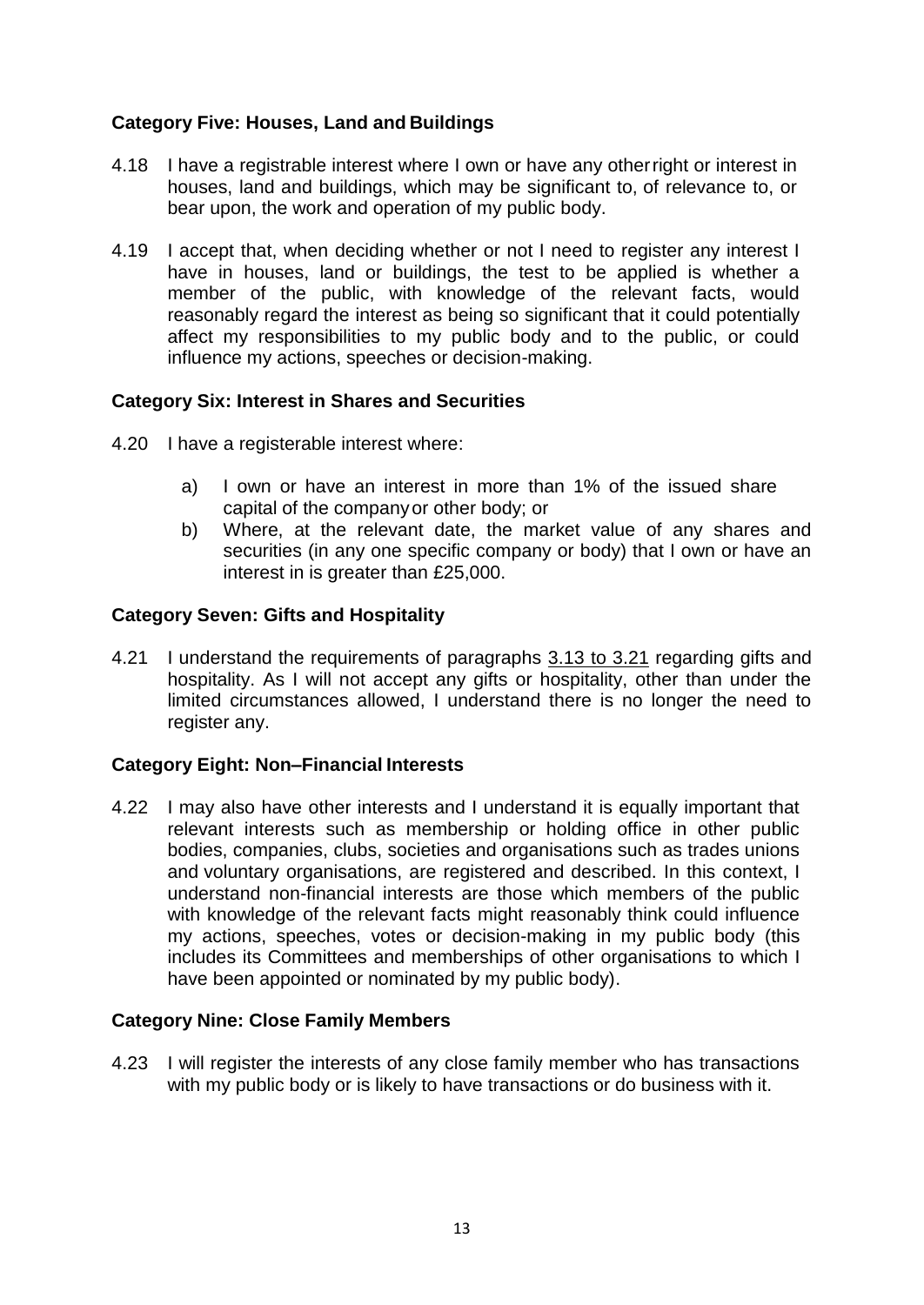# **SECTION 5: DECLARATION OF INTERESTS**

## <span id="page-13-0"></span>**Stage 1: Connection**

- 5.1 For each particular matter I am involved in as a board member, I will first consider whether I have a connection to that matter.
- 5.2 I understand that a connection is any link between the matter being considered and me, or a person or body I am associated with. This could be a family relationship or a social or professional contact.
- 5.3 A connection includes anything that I have registered as an interest.
- 5.4 A connection does not include being a member of a body to which I have been appointed or nominated by my public body as a representative of my public body or of which I am a member by reason of, or in implementation of, a statutory provision, unless:
	- a) The matter being considered by my public body is quasi-judicial or regulatory; or
	- b) I have a personal conflict by reason of my actions, my connections or my legal obligations.

# **Stage 2: Interest**

5.5 I understand my connection is an interest that requires to be declared where the objective test is met – that is where a member of the public with knowledge of the relevant facts would reasonably regard my connection to a particular matter as being so significant that it would be considered as being likely to influence the discussion or decision-making.

## **Stage 3: Participation**

- 5.6 I will declare my interest as early as possible in meetings. I will not remain in the meeting nor participate in any way in those parts of meetings where I have declared an interest.
- 5.7 I will consider whether it is appropriate for transparency reasons to state publicly where I have a connection, which I do not consider amounts to an interest.
- 5.8 I note that I can apply to the Standards Commission and ask it to grant a dispensation to allow me to take part in the discussion and decision-making on a matter where I would otherwise have to declare an interest and withdraw (as a result of having a connection to the matter that would fall within the objective test). I note that such an application must be made in advance of any meetings where the dispensation is sought and that I cannot take part in any discussion or decision-making on the matter in question unless, and until, the application is granted.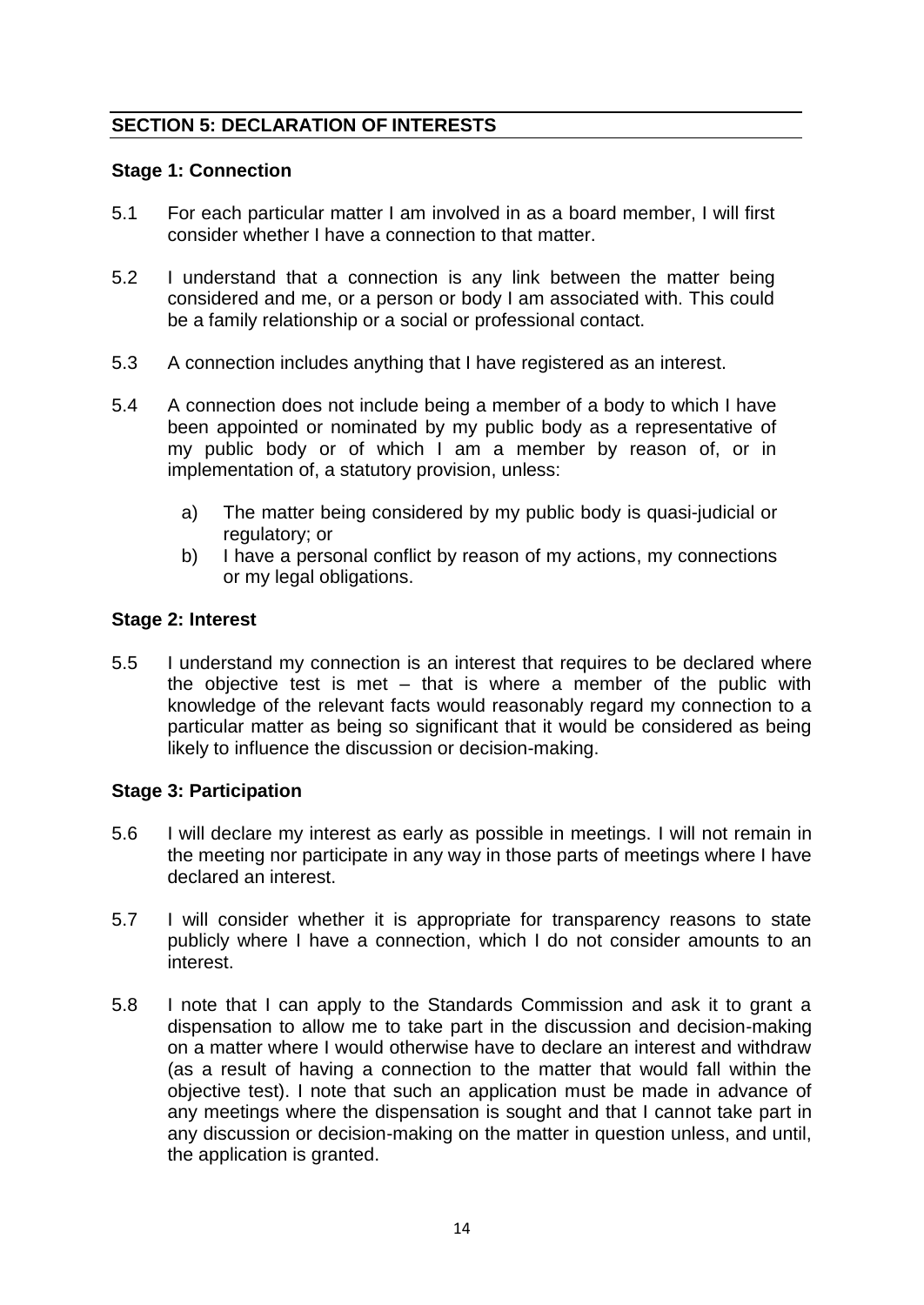5.9 I note that public confidence in a public body is damaged by the perception that decisions taken by that body are substantially influenced by factors other than the public interest. I will not accept a role or appointment if doing so means I will have to declare interests frequently at meetings in respect of my role as a board member. Similarly, if any appointment or nomination to another body would give rise to objective concern because of my existing personal involvement or affiliations, I will not accept the appointment or nomination.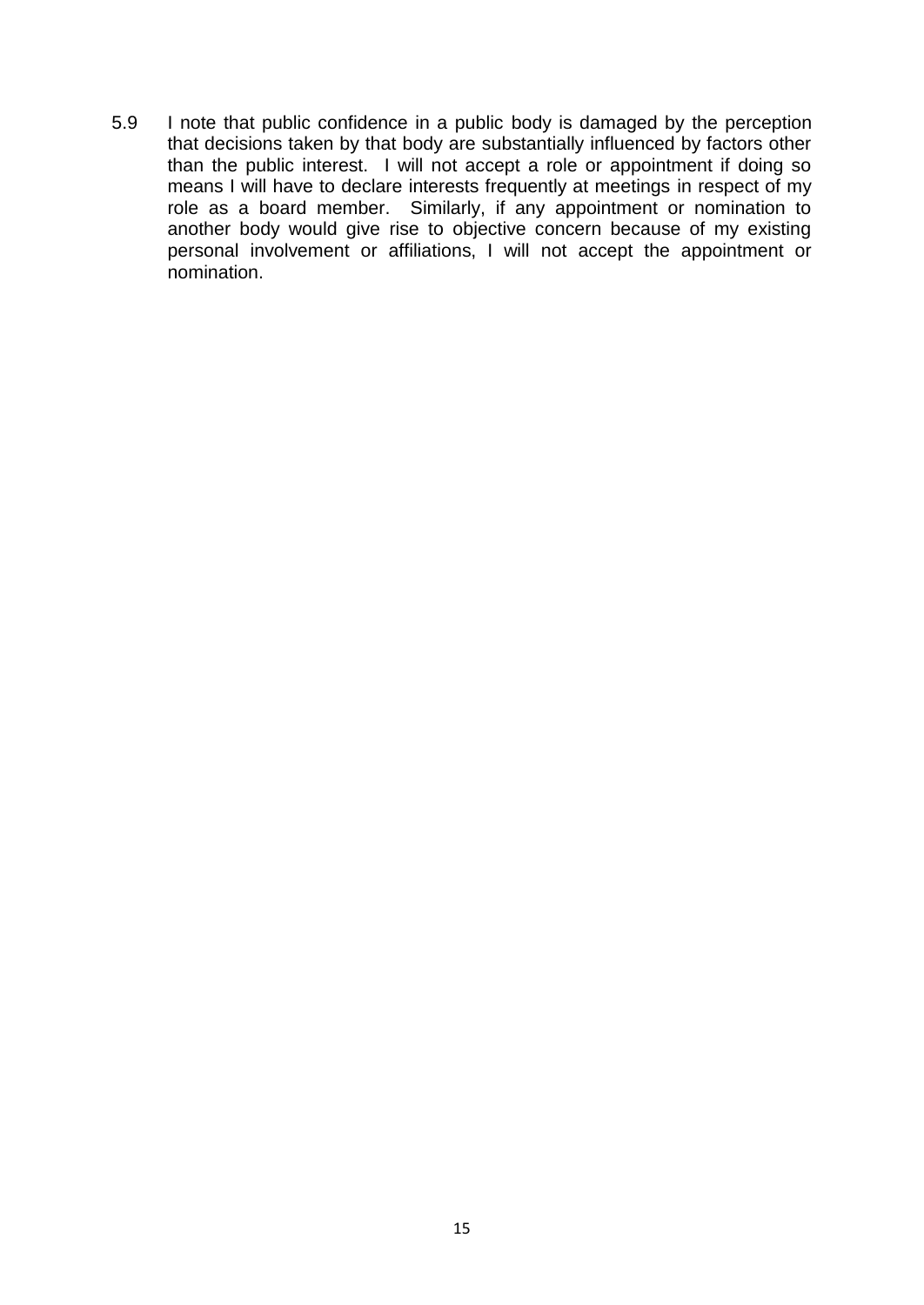# **SECTION 6: LOBBYING AND ACCESS**

- 6.1 I understand that a wide range of people will seek access to me as a board member and will try to lobby me, including individuals, organisations and companies. I must distinguish between:
	- a) any role I have in dealing with enquiries from the public;
	- b) any community engagement where I am working with individuals and organisations to encourage their participation and involvement, and;
	- c) lobbying, which is where I am approached by any individual or organisation who is seeking to influence me for financial gain or advantage, particularly those who are seeking to do business with my public body (for example contracts/procurement).
- 6.2 In deciding whether, and if so how, to respond to such lobbying, I will always have regard to the objective test, which is whether a member of the public, with knowledge of the relevant facts, would reasonably regard my conduct as being likely to influence my, or my public body's, decision-making role.
- 6.3 I will not, in relation to contact with any person or organisation that lobbies, do anything which contravenes this Code or any other relevant rule of my public body or any statutory provision.
- 6.4 I will not, in relation to contact with any person or organisation that lobbies, act in any way which could bring discredit upon my public body.
- 6.5 If I have concerns about the approach or methods used by any person or organisation in their contacts with me, I will seek the guidance of the Chair, Chief Executive or Standards Officer of my public body.
- 6.6 The public must be assured that no person or organisation will gain better access to, or treatment by, me as a result of employing a company or individual to lobby on a fee basis on their behalf. I will not, therefore, offer or accord any preferential access or treatment to those lobbying on a fee basis on behalf of clients compared with that which I accord any other person or organisation who lobbies or approaches me. I will ensure that those lobbying on a fee basis on behalf of clients are not given to understand that preferential access or treatment, compared to that accorded to any other person or organisation, might be forthcoming.
- 6.7 Before taking any action as a result of being lobbied, I will seek to satisfy myself about the identity of the person or organisation that is lobbying and the motive for lobbying. I understand I may choose to act in response to a person or organisation lobbying on a fee basis on behalf of clients but it is important that I understand the basis on which I am being lobbied in orderto ensure that any action taken in connection with the lobbyist complies with the standards set out in this Code and the [Lobbying \(Scotland\) Act 2016.](https://www.legislation.gov.uk/asp/2016/16/contents)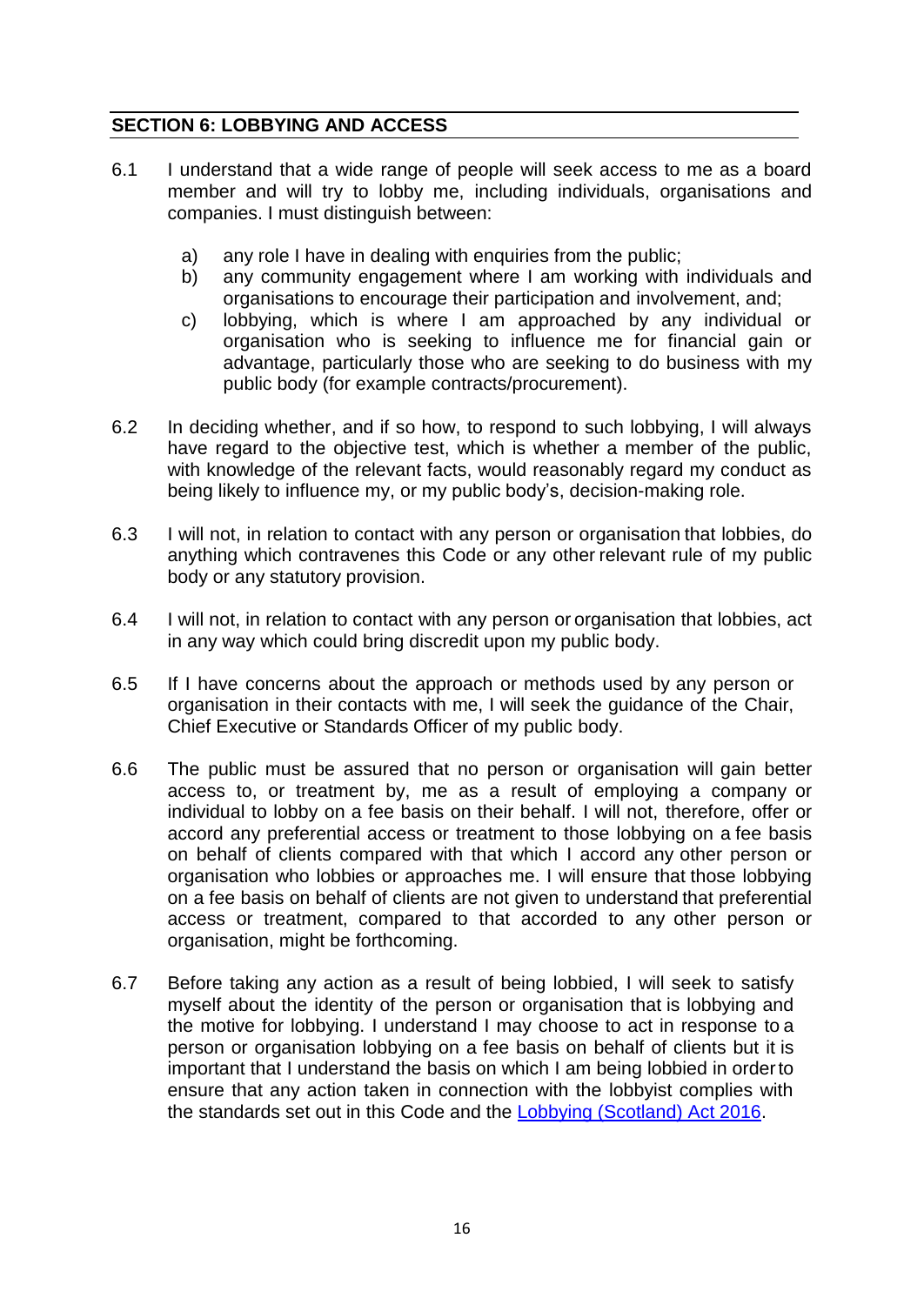- <span id="page-16-1"></span><span id="page-16-0"></span>6.8 I will not accept any paid work:
	- a) which would involve me lobbying on behalf of any person or organisation or any clients of a person or organisation.
	- b) to provide services as a strategist, adviser or consultant, for example, advising on how to influence my public body and its members. This does not prohibit me from being remunerated for activity which may arise because of, or relate to, membership of my public body, such as journalism or broadcasting, or involvement in representative or presentational work, such as participation in delegations, conferences or other events.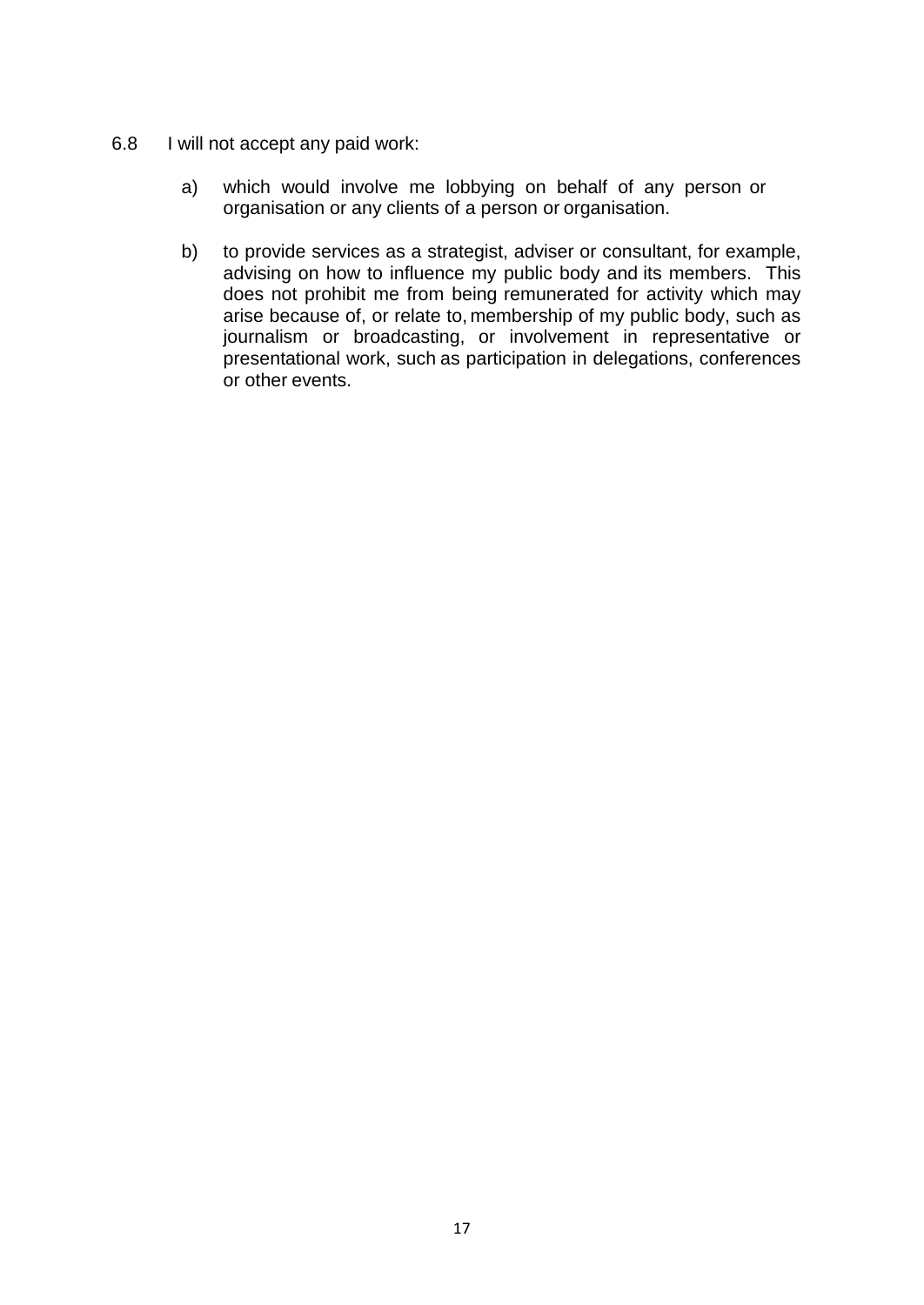# **ANNEX A: BREACHES OF THE CODE**

#### **Introduction**

- 1. [The Ethical Standards in Public Life etc. \(Scotland\) Act 2000](http://www.legislation.gov.uk/asp/2000/7/contents) ("the Act") provided for a framework to encourage and, where necessary, enforce high ethical standards in public life.
- 2. The Act provided for the introduction of new codes of conduct for local authority councillors and members of relevant public bodies, imposing on councils and relevant public bodies a duty to help their members comply with the relevant code.
- 3. The Act and the subsequent Scottish Parliamentary Commissions and Commissioners etc. Act 2010 established the [Standards Commission for](https://www.standardscommissionscotland.org.uk/)  [Scotland](https://www.standardscommissionscotland.org.uk/) ("Standards Commission") and the post of [Commissioner for Ethical](https://www.ethicalstandards.org.uk/)  [Standards in Public Life in Scotland](https://www.ethicalstandards.org.uk/) ("ESC").
- 4. The Standards Commission and ESC are separate and independent, each with distinct functions. Complaints of breaches of a public body's Code of Conduct are investigated by the ESC and adjudicated upon by the Standards Commission.
- 5. The first Model Code of Conduct came into force in 2002. The Code has since been reviewed and re-issued in 2014. The 2021 Code has been issued by the Scottish Ministers following consultation, and with the approval of the Scottish Parliament, as required by the Act.

## **Investigation of Complaints**

- 6. The ESC is responsible for investigating complaints about members of devolved public bodies. It is not, however, mandatory to report a complaint about a potential breach of the Code to the ESC. It may be more appropriate in some circumstances for attempts to be made to resolve the matter informally at a local level.
- 7. On conclusion of the investigation, the ESC will send a report to the Standards Commission.

## **Hearings**

- 8. On receipt of a report from the ESC, the Standards Commission can choose to:
	- Do nothing;
	- Direct the ESC to carry out further investigations; or
	- Hold a Hearing.
- 9. Hearings are held (usually in public) to determine whether the member concerned has breached their public body's Code of Conduct. The Hearing Panel comprises of three members of the Standards Commission.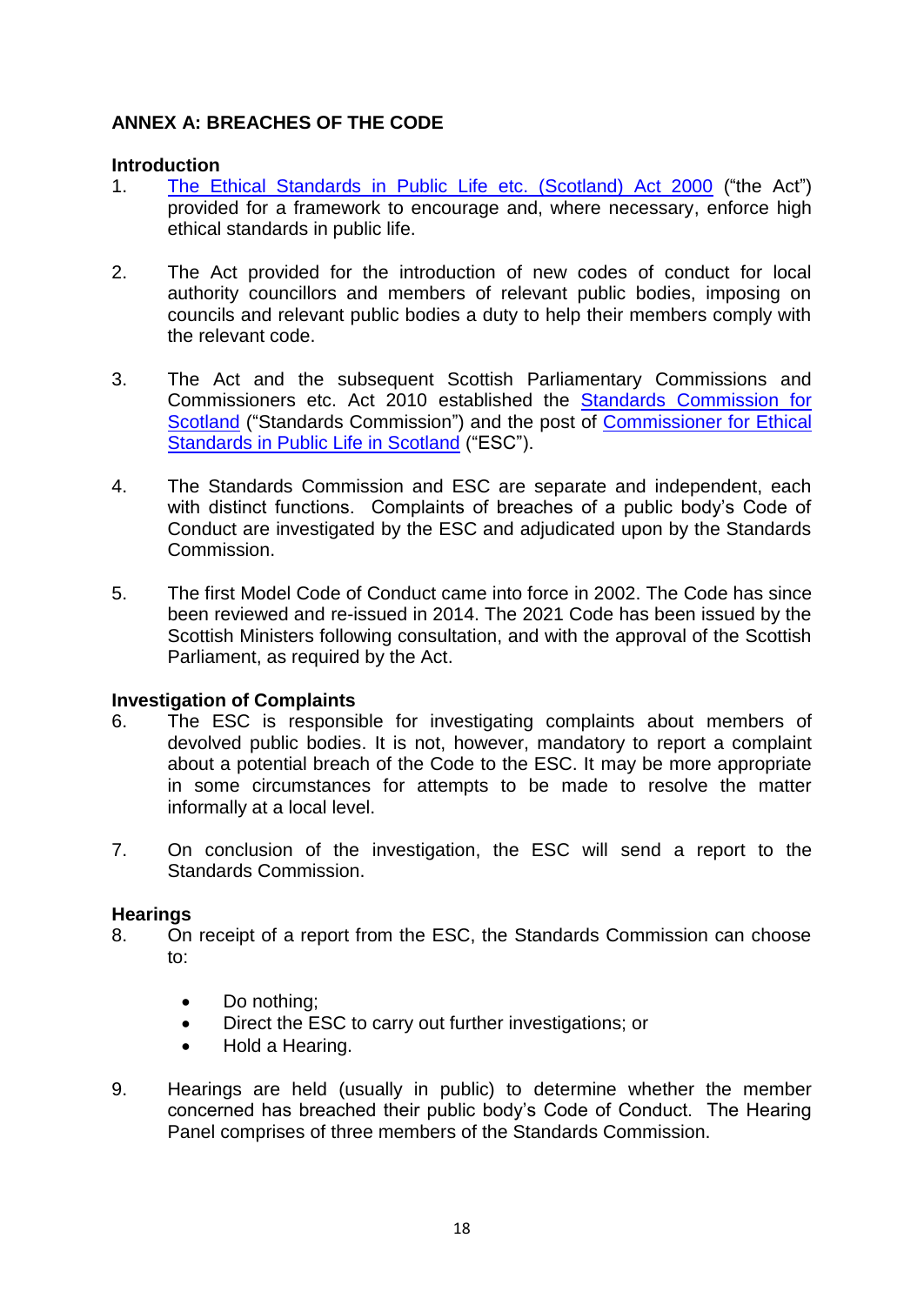10. The ESC will present evidence and/or make submissions at the Hearing about the investigation and any conclusions as to whether the member has contravened the Code. The member is entitled to attend or be represented at the Hearing and can also present evidence and make submissions. Both parties can call witnesses. Once it has heard all the evidence and submissions, the Hearing Panel will make a determination about whether or not it is satisfied, on the balance of probabilities, that there has been a contravention of the Code by the member. If the Hearing Panel decides that a member has breached their public body's Code, it is obliged to impose a sanction.

# **Sanctions**

- 11. The sanctions that can be imposed following a finding of a breach of the Code are as follows:
	- **Censure**: A censure is a formal record of the Standards Commission's severe and public disapproval of the member concerned.
	- **Suspension**: This can be a full or partial suspension (for up to one year). A full suspension means that the member is suspended from attending all meetings of the public body. Partial suspension means that the member is suspended from attending some of the meetings of the public body. The Commission can direct that any remuneration or allowance the member receives as a result of their membership of the public body be reduced or not paid during a period of suspension.
	- **Disqualification:** Disqualification means that the member is removed from membership of the body and disqualified (for a period not exceeding five years), from membership of the body. Where a member is also a member of another devolved public body (as defined in the Act), the Commission may also remove or disqualify that person in respect of that membership. Full details of the sanctions are set out in section 19 of the Act.

## **Interim Suspensions**

- 12. Section 21 of the Act provides the Standards Commission with the power to impose an interim suspension on a member on receipt of an interim report from the ESC about an ongoing investigation. In making a decision about whether or not to impose an interim suspension, a Panel comprising of three Members of the Standards Commission will review the interim report and any representations received from the member and will consider whether it is satisfied:
	- That the further conduct of the ESC's investigation is likely to be prejudiced if such an action is not taken (for example if there are concerns that the member may try to interfere with evidence or witnesses); or
	- That it is otherwise in the public interest to take such a measure. A policy outlining how the Standards Commission makes any decision under Section 21 and the procedures it will follow in doing so, should any such a report be received from the ESC can be found [here.](https://www.standardscommissionscotland.org.uk/cases)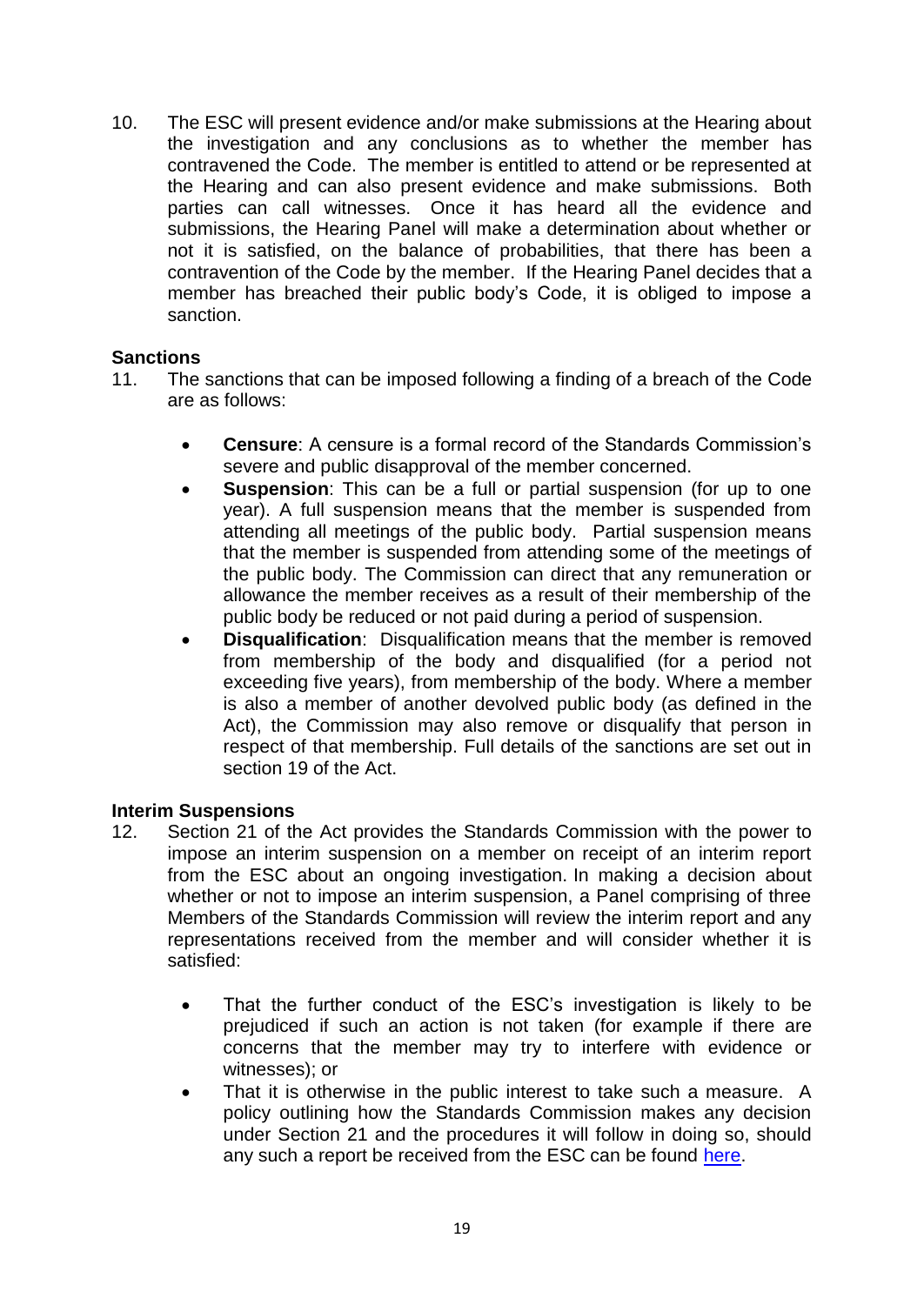13. The decision to impose an interim suspension is not, and should not be seen as, a finding on the merits of any complaint or the validity of any allegations against a member of a devolved public body, nor should it be viewed as a disciplinary measure.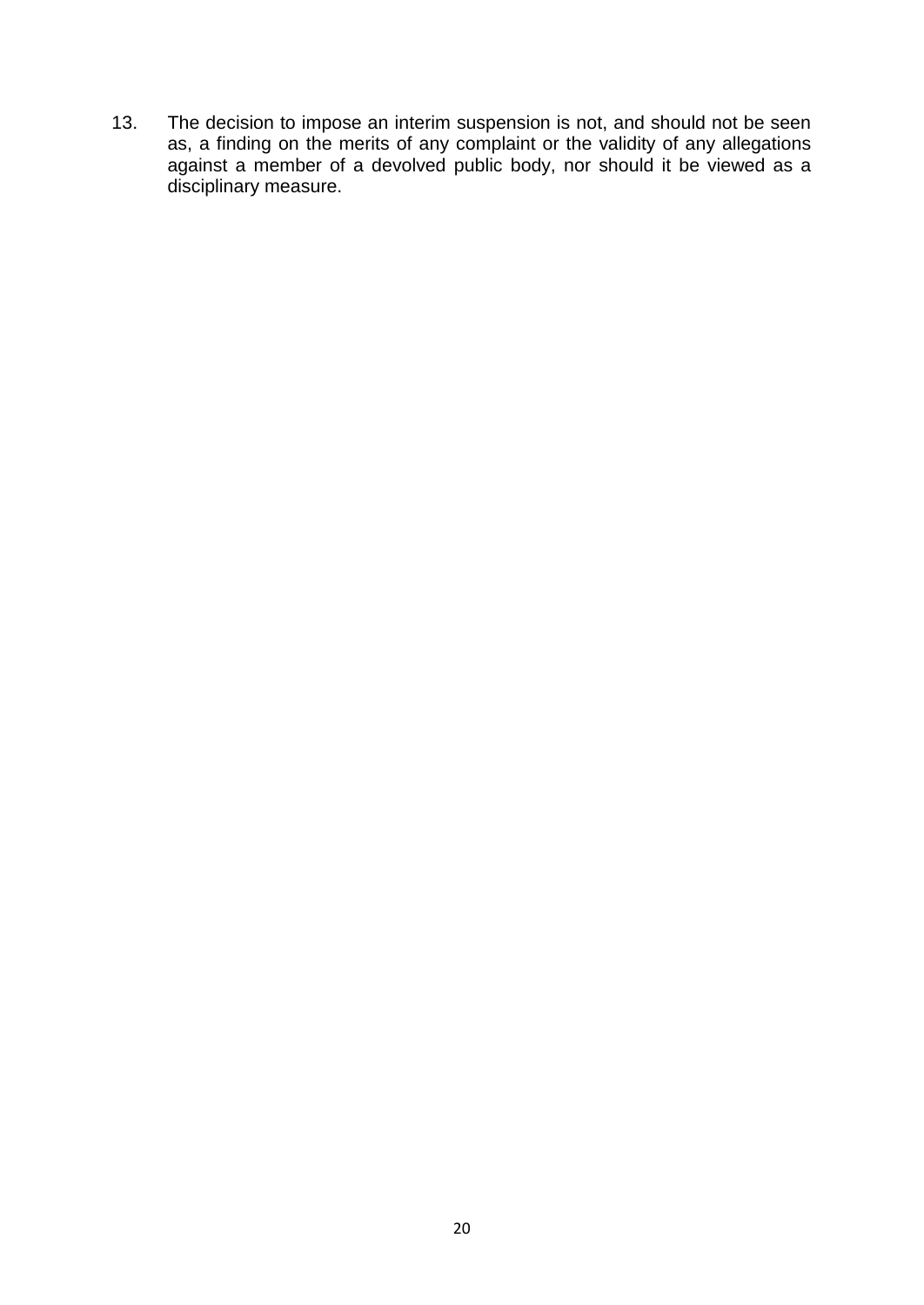# **ANNEX B: DEFINITIONS**

**"Bullying"** is inappropriate and unwelcome behaviour which is offensive and intimidating, and which makes an individual or group feel undermined, humiliated or insulted.

**"Chair"** includes Board Convener or any other individual discharging a similar function to that of a Chair or Convener under alternative decision-making structures.

**"Code"** is the code of conduct for members of your devolved public body, which is based on the Model Code of Conduct for members of devolved public bodies in Scotland.

**"Cohabitee"** includes any person who is living with you in a relationship similar to that of a partner, civil partner, or spouse.

#### **"Confidential Information"** includes:

• any information passed on to the public body by a Government department (even if it is not clearly marked as confidential) which does not allow the disclosure of that information to the public;

- information of which the law prohibits disclosure (under statute or by the order of a Court);
- any legal advice provided to the public body; or

any other information which would reasonably be considered a breach of confidence should it be made public.

**"Election expenses"** means expenses incurred, whether before, during or after the election, on account of, or in respect of, the conduct or management of the election.

**"Employee**" includes individuals employed:

- directly by the public body;
- as contractors by the public body, or
- by a contractor to work on the public body's premises.

**"Gifts"** a gift can include any item or service received free of charge, or which may be offered or promised at a discounted rate or on terms not available to the general public. Gifts include benefits such as relief from indebtedness, loan concessions, or provision of property, services or facilities at a cost below that generally charged to members of the public. It can also include gifts received directly or gifts received by any company in which the recipient holds a controlling interest in, or by a partnership of which the recipient is a partner.

**"Harassment"** is any unwelcome behaviour or conduct which makes someone feel offended, humiliated, intimidated, frightened and / or uncomfortable. Harassment can be experienced directly or indirectly and can occur as an isolated incident or as a course of persistent behaviour.